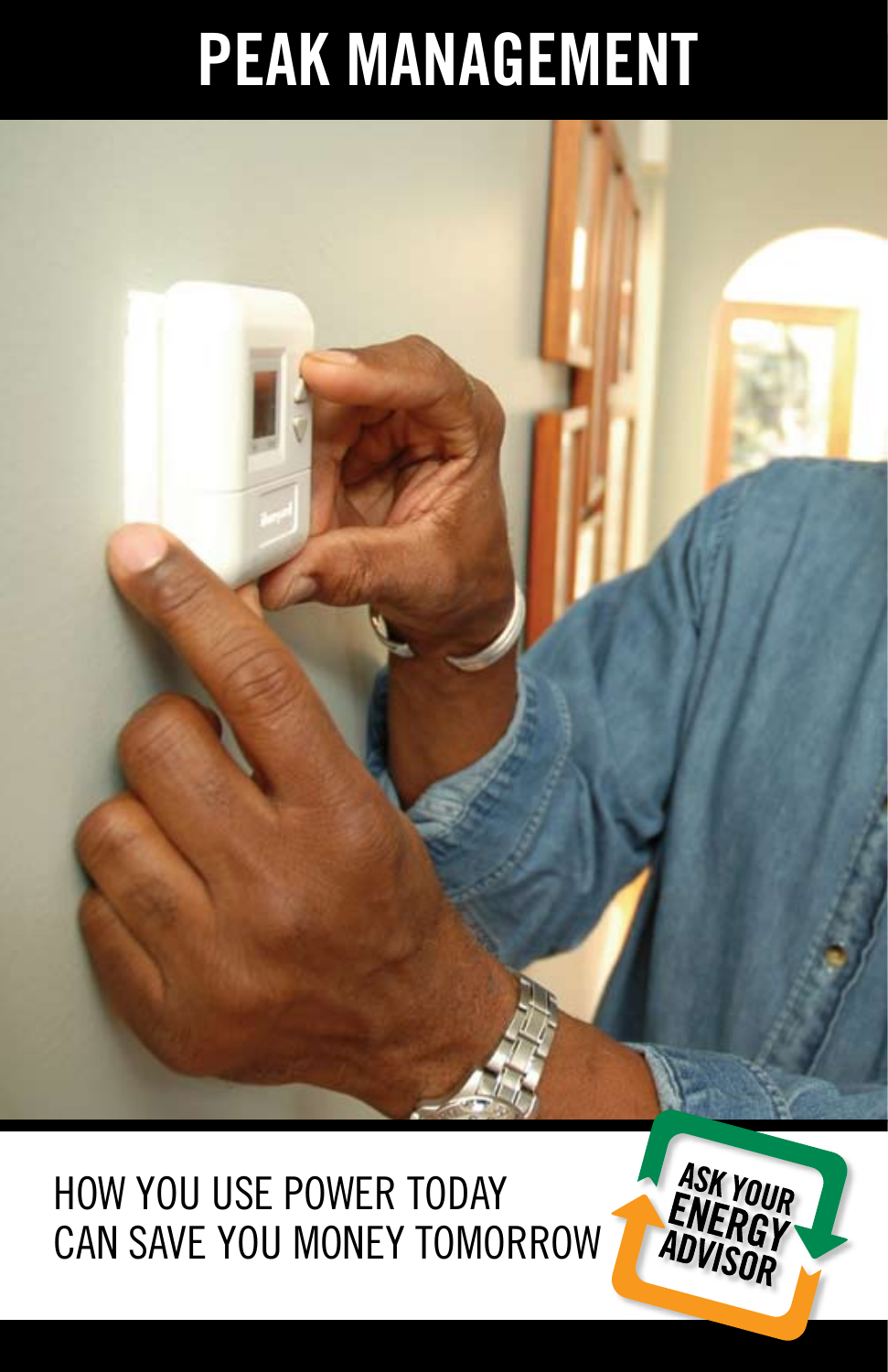Whether you're replacing a furnace or water heater, choosing new appliances, or building a new home, how well you use energy has

become an increasingly important factor in your decision. Making the right choice can mean big cost savings. But other factors are important too, like size, efficiency and reliability.



That's a lot of information to collect and digest, especially if you need to decide quickly. Wouldn't it be easier if there was someone you could go to for advice? Someone who knows all the options and won't try to sell you on just one?

That's when your local electric cooperative's Energy Advisor can help. As a member-owner of a Touchstone Energy ® cooperative, you already have energy professionals who work for you. It's one of the benefits of ownership – being able to call on your employees for expertise. And because they're also your neighbors, they understand your needs and will give you honest, unbiased advice.

You have the power to control your energy costs. It's the power of human connections provided by the Energy Advisors at your local Touchstone Energy ® cooperative. And it's there to help you make the best choices both for your family and your community.



## **USING POWER WISELY CAN SAVE YOU MONEY**

Electric cooperative members across the state have already saved more than \$70 million by allowing their cooperatives to control their use of electricity at certain times through Peak Management.

It's simple. Electricity costs the most when it's most needed - that's less than one percent of the hours each year, typically occurring at the busiest times in the mornings and evenings on a few really hot and humid summer days and a few really cold and windy winter days. That's when our power plants have to work their hardest.

By reducing the demand for electricity created by electric water heaters, home-heating systems, and central air-conditioning systems in the homes of members who volunteer to help, your cooperative reduces its costs for power. So, when you volunteer to participate in a Peak Management program, you're joining thousands of other electric cooperative members across Ohio who are helping their cooperative control its use of electricity at critical times. And you're saving money for yourself and your neighbors.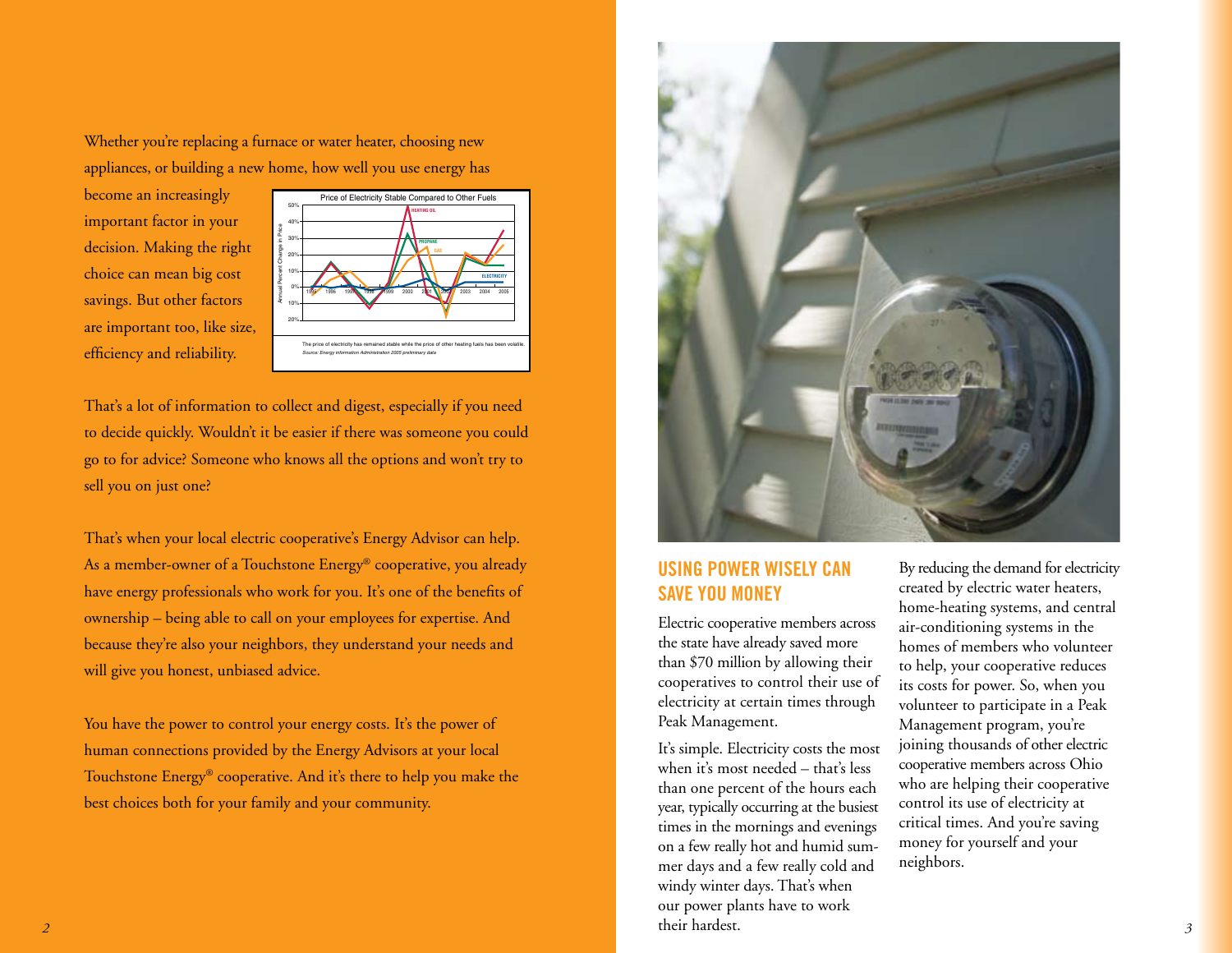## **LOWERING PEAK DEMAND IS CRITICAL TO KEEPING RATES AS LOW AS POSSIBLE**

The goal of Peak Management is to reduce peak demand – the amount of electricity used by you and all of the other members of your cooperative at the same time.

Demand peaks occur when members are using more power than usual. Now that most folks have air conditioning, it usually happens in the summer, on those very hot humid days, usually between 4 and 10 p.m. It also can happen in the winter, on extremely cold and windy days, in the mornings between 6 and 10 a.m. when people are getting ready

for work or school, and then again from 5 to 9 p.m. when they are coming home, cooking, washing clothes and dishes, and taking baths and showers.

Managing demand during these few hours each summer and winter saves electric cooperative members money, because it costs more to produce and transmit your power when everyone else in the region wants more power, too. And because, even though we have more than enough power to meet our needs now, it delays the day when we may need to build new power plants.





## **HOW DOES IT WORK?**

You can find timers all through your home these days – in your stove, microwave, coffeemaker, washer, and dryer. They're also in lighting systems for security and in programmable thermostats.

The radio-controlled switches (RCS) electric cooperatives use for Peak Management work in much the same way. Except they only turn electric water heaters and some home heating systems off

temporarily, and only during times of peak demand.

In summer or winter, whenever your cooperative is in danger of reaching a new peak demand, the Peak Management system sends a signal to the RCS and temporarily shuts off electricity to the appliances they control. It doesn't harm the equipment and doesn't affect performance when the power is turned on again.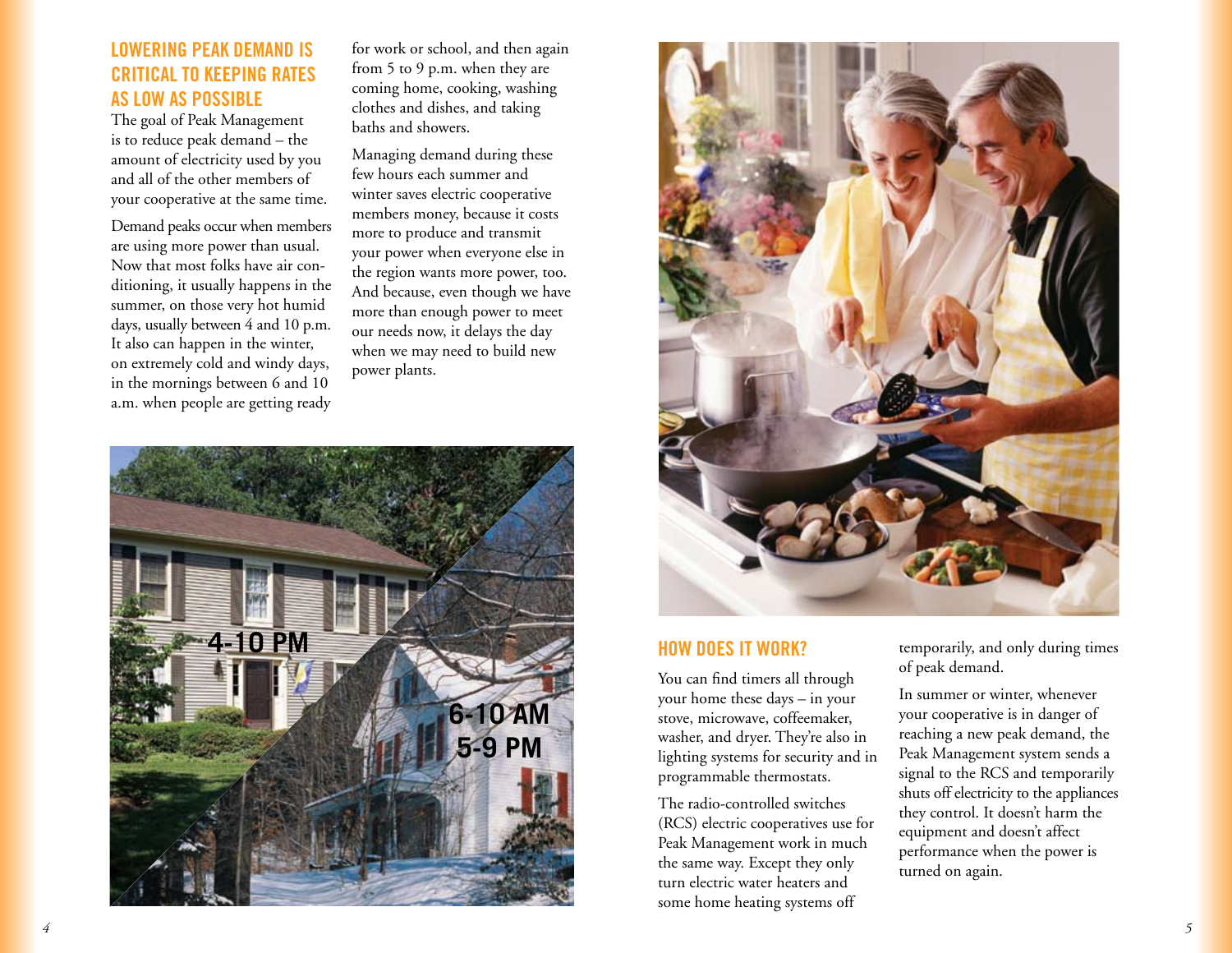Water in an electric water heater can stay warm for several hours without power, especially in homes with large-capacity, well-insulated tanks, so you might not even notice the temporary shutdown. In homes where heating systems are briefly turned off, a backup system takes over and keeps the house warm.

There also is a Peak Management program called "Cool Returns" that can be used with central airconditioning systems, including heat pumps. An RCS is installed

which manages the compressor. The fan still continues to circulate cool air, but the compressor is periodically turned on and off.

Research has shown that most participants in the program either don't notice or only see a 1º or 2º Fahrenheit (F) difference. Not all cooperatives offer the Cool Returns program. Call your Energy Advisor at your local electric cooperative to see if it is available.





Load management control room at Buckeye Power

# **MANAGING YOUR ELECTRICITY USE WITH A FREE RCS**

The RCS is the foundation of your cooperative's Peak Management system. More than 110,000 water heaters, 9,000 home-heating systems and 1,500 central air-conditioning systems throughout the state already have an RCS.

The Ohio Electric Cooperatives' Peak Management system was the first of its kind in the state, and it's still regarded as one of the best in the country. When demand is very high, Buckeye Power can send out signals from its control room to the RCS, telling them to temporarily shut off the power to their water heaters and heating and air-conditioning systems. When demand begins to drop, the Peak Management system begins to allow normal operations again. Peak Management typically occurs less than one percent of the hours in a year.

## **MORE TIPS FOR REDUCING PEAK DEMAND**

Be aware of how you use electricity any time the weather is extreme, especially during those busy periods in the mornings and evenings. Listen for peak alert broadcasts on local radio stations and take steps to reduce your demand for power, such as delaying the use of the washer, dryer, or dishwasher until later, or waiting to take a bath or shower.



Radio-Controlled Switch (RCS)

Photo courtesy of Marathon® Water Heaters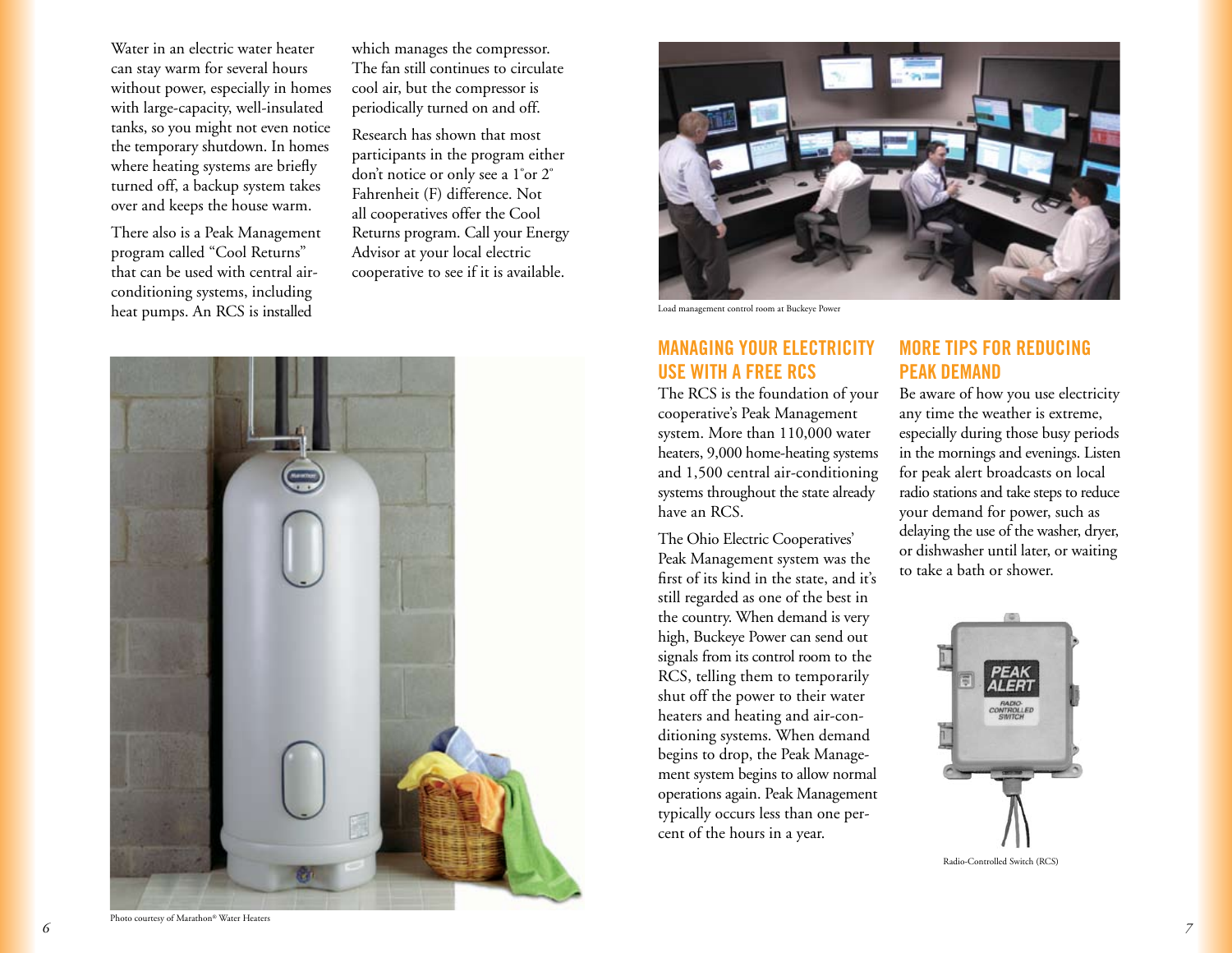You also can save money on your electric bill both now and in the future by:

- Turning your thermostat down a few degrees in winter and up a few notches in summer
- Turning off lights in unoccupied rooms
- Shutting down computers, video games and other electronics when not in use
- Keeping curtains and blinds drawn during extremely hot or cold weather
- Adding caulking and insulation where the hot and cold air come in
- Replacing some of your light bulbs with compact fluorescent lights. These use a fraction of the power, last much longer, and give off less heat





# **CUTTING BACK A LITTLE SAVES A LOT**

Reducing your electricity use during peak times will result in savings on your next month's power bill. But what you probably don't realize is how much it saves over the long term.

For example, drying a load of clothes in an electric dryer during a period of peak demand will contribute only a few cents to the next bill. But because it costs Buckeye Power and your electric cooperative more in future generation and transmission costs, that load of clothes adds more in new demand charges that will be spread among all cooperative members – including you – in the form of higher rates.





# **YOUR PARTICIPATION HELPS EVERYONE**

Saving a little now during just a few critical hours each year will save all of us a lot down the road. You might experience some slight inconvenience from time to time, but it's a small price to pay to delay or reduce rate increases in the future.

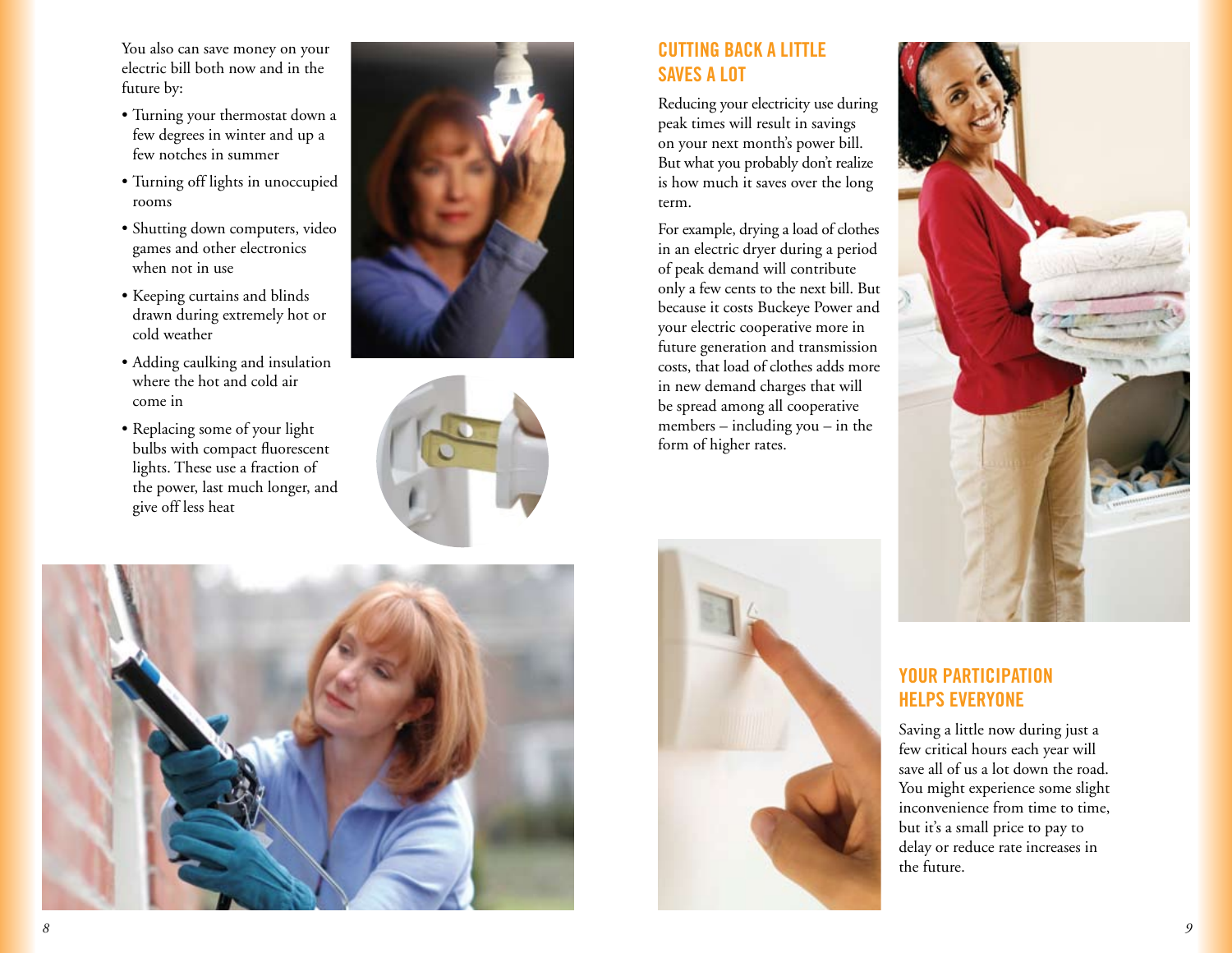Q: **Does my water heater, heating or air-conditioning system qualify for the Peak Management program?**

A: Only electric water heaters and some home-heating systems and – for members of electric cooperatives participating in the Cool Returns program, central airconditioning systems, heat pumps or geothermal cooling systems – are eligible.

#### Q: **Does using Peak Management mean we're running out of electricity?**

A: No. Through the electricitygenerating resources of Buckeye Power, all 24 of Ohio's electric cooperatives have more than enough power for all of their members, even at times of highest demand. But conserving electricity during those times helps control costs today and postpones the time when we may need new power plants.

#### Q: **Will I have hot water when my RCS is activated?**

A: Water heaters are built to efficiently store heat. The water inside one can stay hot for several hours, especially in large-capacity, wellinsulated units, so you might never even notice that the Peak Management system has been activated during those few hours each year.

#### Q: **If I sign up for the Cool Returns program, will my house get too warm?**

A: The Peak Management radiocontrolled switches only turn off the system's compressor for brief periods. The fan or air handler continues to run and circulate cool air throughout your home.

Q: **Who installs the RCS on my system? And what does it cost?**

A: It costs absolutely nothing to participate in your cooperative's Peak Management system. The cooperative will pay for the RCS and install it free.

For more information, talk to your Energy Advisor at your Touchstone Energy® electric cooperative.



### **Resources and References**

Our thanks to the United States Department of Energy/Energy Efficiency and Renewable Energy (www.eere.energy.gov/consumer/) for a portion of the content of this brochure.

#### **NOTES**